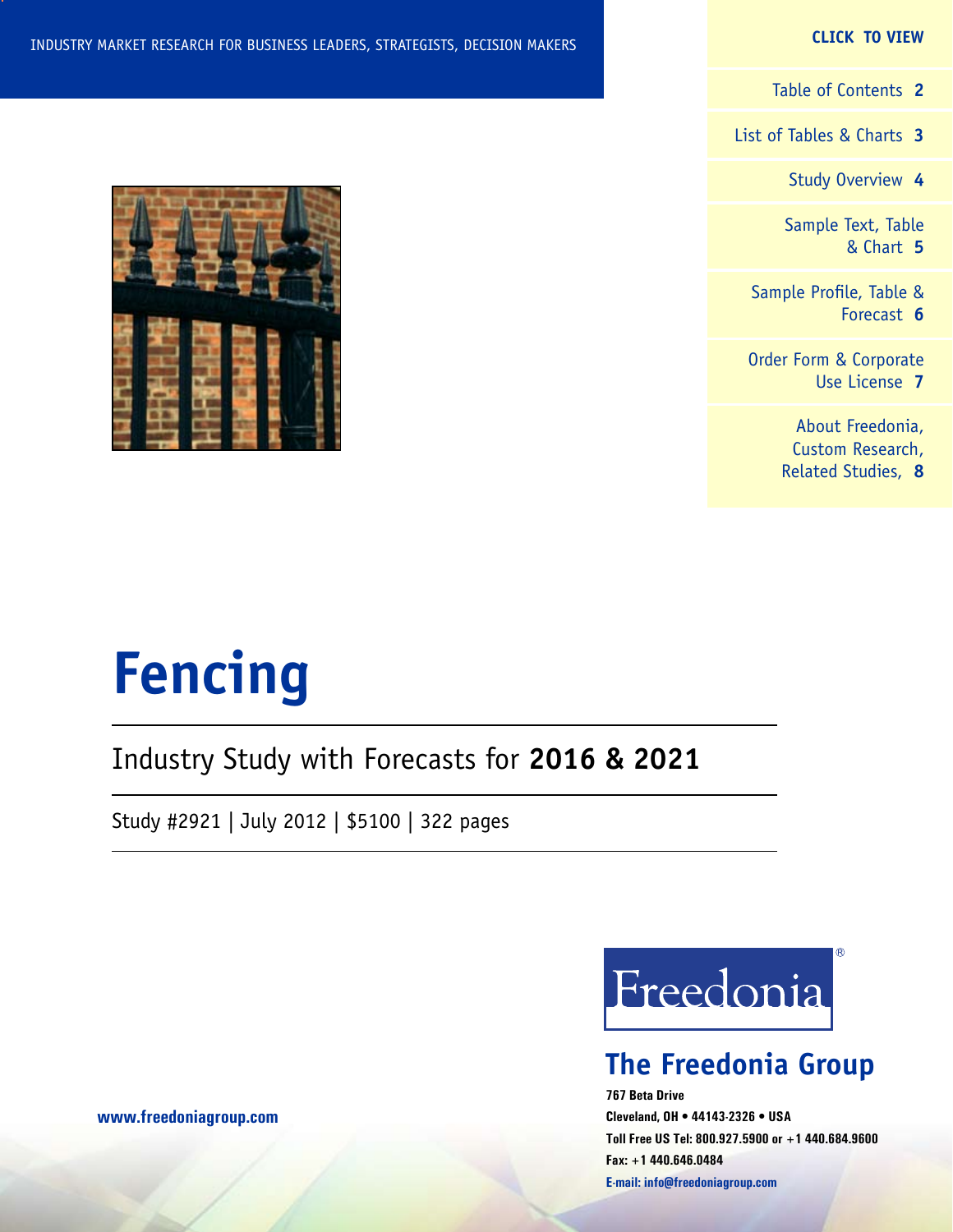**Fencing**

Industry Study with Forecasts for *2016 & 2021*

# <span id="page-1-0"></span>**Table of Contents**

### Executive Summary

### Market EnvironmenT

| Macroeconomic Environment 5       |
|-----------------------------------|
|                                   |
|                                   |
| Personal Income & Expenditures 14 |
|                                   |
|                                   |
| Residential Buildings20           |
| Housing Completions 22            |
|                                   |
| Improvements & Repairs31          |
| Nonresidential Buildings 33       |
|                                   |
| Improvements & Repairs36          |
| Nonresidential Building Stock38   |
| Nonbuilding Construction40        |
|                                   |
|                                   |
|                                   |
| Historical Market Trends52        |
|                                   |
|                                   |
| Plastic & Composite Fencing58     |
|                                   |
|                                   |
|                                   |
|                                   |
|                                   |

### PRODUCTS

| Other Metal Fencing84             |  |
|-----------------------------------|--|
|                                   |  |
|                                   |  |
|                                   |  |
|                                   |  |
|                                   |  |
|                                   |  |
| Post & Rail Fencing 94            |  |
| Split Rail & Other Wood Fencing95 |  |

| Demand by Construction Method 97 |  |
|----------------------------------|--|
| Material Characteristics 98      |  |
|                                  |  |
|                                  |  |
|                                  |  |
| HDPE & Other Plastics  108       |  |
|                                  |  |
|                                  |  |
|                                  |  |
| Material Characteristics  115    |  |
|                                  |  |
|                                  |  |
|                                  |  |
|                                  |  |

### **MARKETS**

| Improvement & Repair  136            |  |
|--------------------------------------|--|
| Demand by Housing Type  138          |  |
|                                      |  |
|                                      |  |
| Manufactured Housing  146            |  |
| Nonresidential Building 147          |  |
| Demand by Length 148                 |  |
| Demand by Value  151                 |  |
|                                      |  |
| Improvement & Repair  157            |  |
| Demand by Building Type 160          |  |
|                                      |  |
| Office & Commercial 164              |  |
|                                      |  |
| Other Nonresidential 170             |  |
|                                      |  |
| Demand by Product & Application  176 |  |
|                                      |  |
|                                      |  |
| Demand by Product & Application  183 |  |
|                                      |  |

### REGIONS

| Regional Demographics & Economic Trends  189 |  |
|----------------------------------------------|--|
| Population Patterns  189                     |  |
|                                              |  |
| Regional Construction  195                   |  |
|                                              |  |
|                                              |  |

| Regional Demand for Fencing 200 |  |
|---------------------------------|--|
|                                 |  |
|                                 |  |
| Middle Atlantic  206            |  |
|                                 |  |
| East North Central  211         |  |
| West North Central  212         |  |
|                                 |  |
|                                 |  |
| East South Central 219          |  |
| West South Central  220         |  |
|                                 |  |
|                                 |  |
|                                 |  |

Freedonia

### INDUSTRY STRUCTURE

| Industry Composition  229  |  |
|----------------------------|--|
|                            |  |
|                            |  |
|                            |  |
| Competitive Strategies 240 |  |
|                            |  |
|                            |  |
|                            |  |
|                            |  |

### Company Profiles

| Ameristar Fence Products  250 |  |
|-------------------------------|--|
| Associated Materials 256      |  |
|                               |  |
|                               |  |
|                               |  |
|                               |  |
|                               |  |
|                               |  |
|                               |  |
|                               |  |
|                               |  |
|                               |  |
|                               |  |
| Jerith Manufacturing  282     |  |
|                               |  |
|                               |  |
|                               |  |
|                               |  |
|                               |  |
|                               |  |
|                               |  |

(continued on following page)

### **Page 2 [Order now, click here!](#page-6-0)** [Click here to purchase online](http://www.freedoniagroup.com/DocumentDetails.aspx?Referrerid=FM-Bro&StudyID=2921)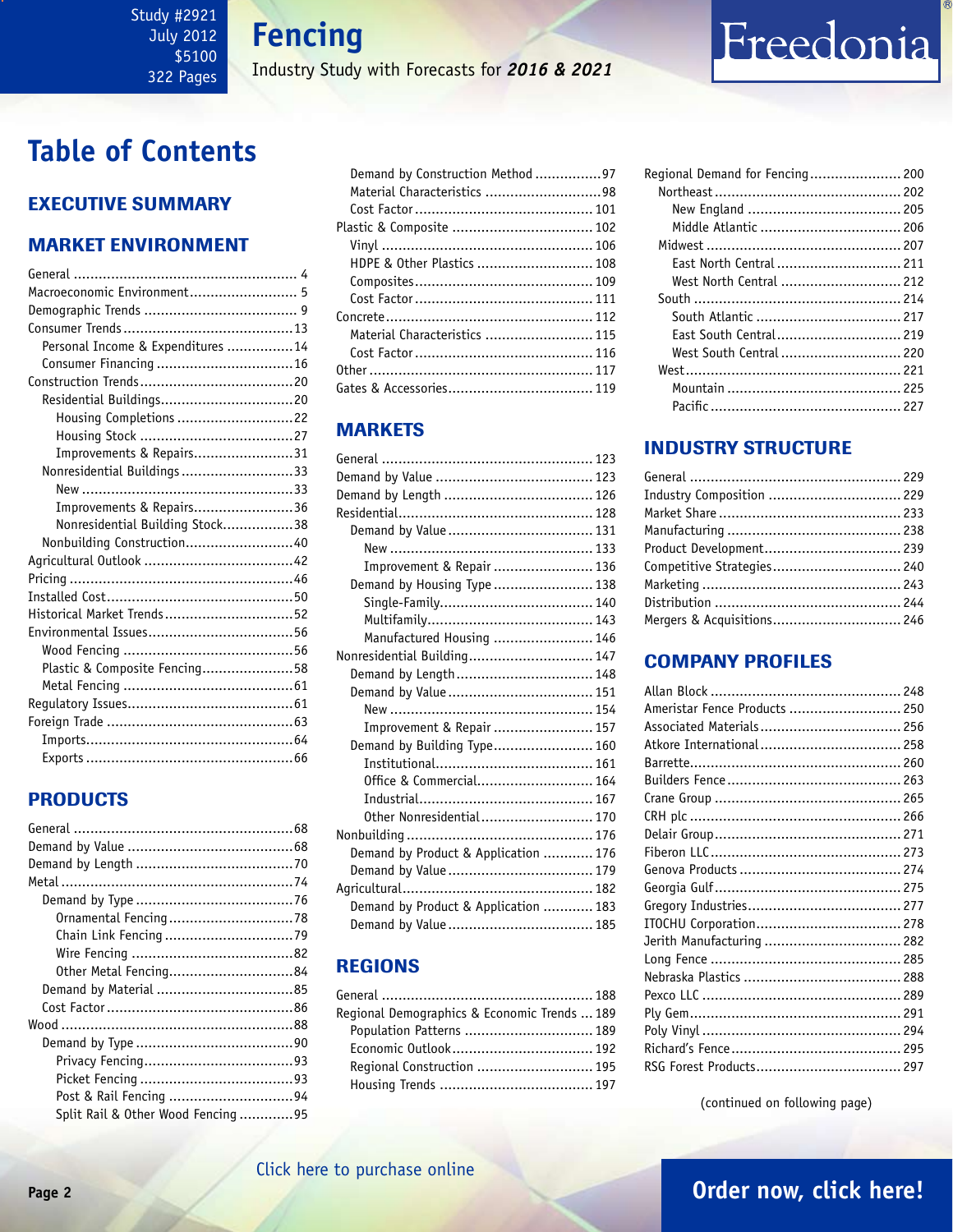<span id="page-2-0"></span>Study #2921 July 2012 \$5100 322 Pages

**Fencing**

Industry Study with Forecasts for *2016 & 2021*

# **Table of Contents**

### Company Profiles

(continued from previous page)

| Superior Concrete Products  305            |  |
|--------------------------------------------|--|
| Tarter Farm and Ranch Equipment 307        |  |
|                                            |  |
|                                            |  |
|                                            |  |
| Universal Forest Products  313             |  |
|                                            |  |
|                                            |  |
|                                            |  |
|                                            |  |
| Additional Companies Mentioned in Study322 |  |

# **List of Tables/Charts**

### Executive Summary

1 Summary Table...................................... 3

### Market EnvironmenT

|   | 1 Macroeconomic Indicators  8              |
|---|--------------------------------------------|
| 2 | Population & Households13                  |
|   | 3 Personal Consumption Expenditures 16     |
|   | 4 Consumer Financing Environment,          |
|   |                                            |
|   | 5 Residential Building Construction        |
|   |                                            |
|   | 6 New Housing Indicators 27                |
| 7 | Housing Stock by Type 30                   |
|   | Cht Year of Construction of                |
|   | Housing Stock, 2011 31                     |
|   | 8 Residential Improvement                  |
|   | & Repair Expenditures 33                   |
|   | 9 Nonresidential Building Construction     |
|   |                                            |
|   | 10 Nonresidential Building Improvement     |
|   | & Repair Expenditures 37                   |
|   | 11 Nonresidential Building Stock40         |
|   | 12 Nonbuilding Construction Expenditures42 |
|   | 13 Agricultural Indicators 46              |
|   |                                            |
|   | Cht Fencing Price Deflators, 2001-202149   |
|   | Cht Installed Costs for Selected           |
|   | Fencing Products, 201152                   |

|  | 15 Fencing Market, 2001-201155             |  |
|--|--------------------------------------------|--|
|  | Cht Fencing Demand, 2002-201156            |  |
|  |                                            |  |
|  | Cht Fencing Imports by Source, 201166      |  |
|  | Cht Fencing Exports by Destination, 201167 |  |

### PRODUCTS

|   | 1 Fencing Demand Value by Material70                                    |  |
|---|-------------------------------------------------------------------------|--|
| 2 | Fencing Demand Length by Material72                                     |  |
|   |                                                                         |  |
| 3 | Metal Fencing Demand 75                                                 |  |
|   | 4 Metal Fencing Demand by Type76                                        |  |
|   | Cht Metal Fencing Demand by Type, 2011 77                               |  |
|   | 5 Metal Fencing Demand by Material86                                    |  |
|   | 6 Metal Fencing Installed Costs88                                       |  |
|   | 7 Wood Fencing Demand 90                                                |  |
|   | 8 Wood Fencing Demand by Type91                                         |  |
|   | Cht Wood Fencing Demand by Type, 2011 92                                |  |
|   | 9 Wood Fencing Demand by                                                |  |
|   | Construction Method 97                                                  |  |
|   | 10 Wood Fencing Installed Cost  102                                     |  |
|   | 11 Plastic & Composite Fencing                                          |  |
|   | Demand by Material 106                                                  |  |
|   | 12 Plastic & Composite Fencing                                          |  |
|   |                                                                         |  |
|   | Installed Cost 112                                                      |  |
|   |                                                                         |  |
|   | 13 Concrete Fencing Demand 115                                          |  |
|   | 14 Concrete Fencing Installed Costs 117<br>15 Other Fencing Demand  119 |  |
|   | 16 Gate & Accessory Demand 122                                          |  |

### **MARKETS**

| 1 Fencing Demand Value by Market 125         |
|----------------------------------------------|
| Cht Fencing Demand Value by Market, 2011.125 |
| 2 Fencing Demand Length by Market 127        |
| Cht Fencing Demand Length                    |
| by Market, 2011  127                         |
| 3 Residential Fencing Demand                 |
| by Product & Application  130                |
| 4 Residential Fencing Demand by Value  133   |
| 5 New Residential Fencing                    |
| Demand by Product  135                       |
| 6 Residential Improvement & Repair           |
| Fencing Demand by Product 138                |
| 7 Residential Fencing Demand                 |
| by Housing Type  139                         |
| Cht Residential Fencing Demand               |
| by Housing Type, 2011  140                   |
| 8 Single-Family Housing Demand               |
| by Product & Application  143                |
| 9 Multifamily Housing Fencing Demand         |
| by Product & Application  145                |
|                                              |

|  | 10 Manufactured Housing Fencing Demand       |
|--|----------------------------------------------|
|  | by Product & Application  147                |
|  | 11 Nonresidential Building Fencing Demand    |
|  | by Product & Application  151                |
|  | 12 Nonresidential Building Fencing           |
|  | Demand by Value  154                         |
|  | 13 New Nonresidential Fencing                |
|  | Demand by Product  157                       |
|  | 14 Nonresidential Building Improvement &     |
|  | Repair Fencing Demand by Product  159        |
|  | 15 Nonresidential Fencing Demand             |
|  | by Building Type 160                         |
|  | Cht Nonresidential Fencing Demand            |
|  | by Building Type, 2011 161                   |
|  | 16 Institutional Building Fencing Demand     |
|  | by Product & Application  164                |
|  | 17 Office & Commercial Fencing Demand        |
|  | by Product & Application  167                |
|  | 18 Industrial Fencing Demand                 |
|  | by Product & Application  170                |
|  | 19 Other Nonresidential Building             |
|  | Fencing Demand by Product,                   |
|  | Market, & Application 175                    |
|  | 20 Nonbuilding Construction Fencing          |
|  | Demand by Product & Application 179          |
|  | 21 Nonbuilding Construction Fencing          |
|  | Demand by Value  182                         |
|  | 22 Agricultural Fencing Demand               |
|  | by Product & Application  185                |
|  | 23 Agricultural Fencing Demand by Value  187 |

Freedonia

### REGIONS

| 1 Population by Region 192                |
|-------------------------------------------|
| 2 Gross Domestic Product by Region 195    |
| 3 Construction Expenditures by Region 197 |
| 4 Regional Housing Indicators  200        |
| 5 Fencing Demand by Region  201           |
| Cht Fencing Demand by Region, 2011  202   |
| 6 Northeast Fencing Demand                |
| by Subregion & Market 205                 |
| 7 Midwest Fencing Demand                  |
| by Subregion & Market 211                 |
| 8 South Fencing Demand                    |
| by Subregion & Market 217                 |
| 9 West Fencing Demand                     |
| by Subregion & Market 225                 |
|                                           |

### INDUSTRY STRUCTURE

| 1 Fencing Sales by Company, 2011 232  |  |
|---------------------------------------|--|
| Cht US Fencing Market Share, 2011 234 |  |

## [Click here to purchase online](http://www.freedoniagroup.com/DocumentDetails.aspx?Referrerid=FM-Bro&StudyID=2921)

# **Page 3 [Order now, click here!](#page-6-0)**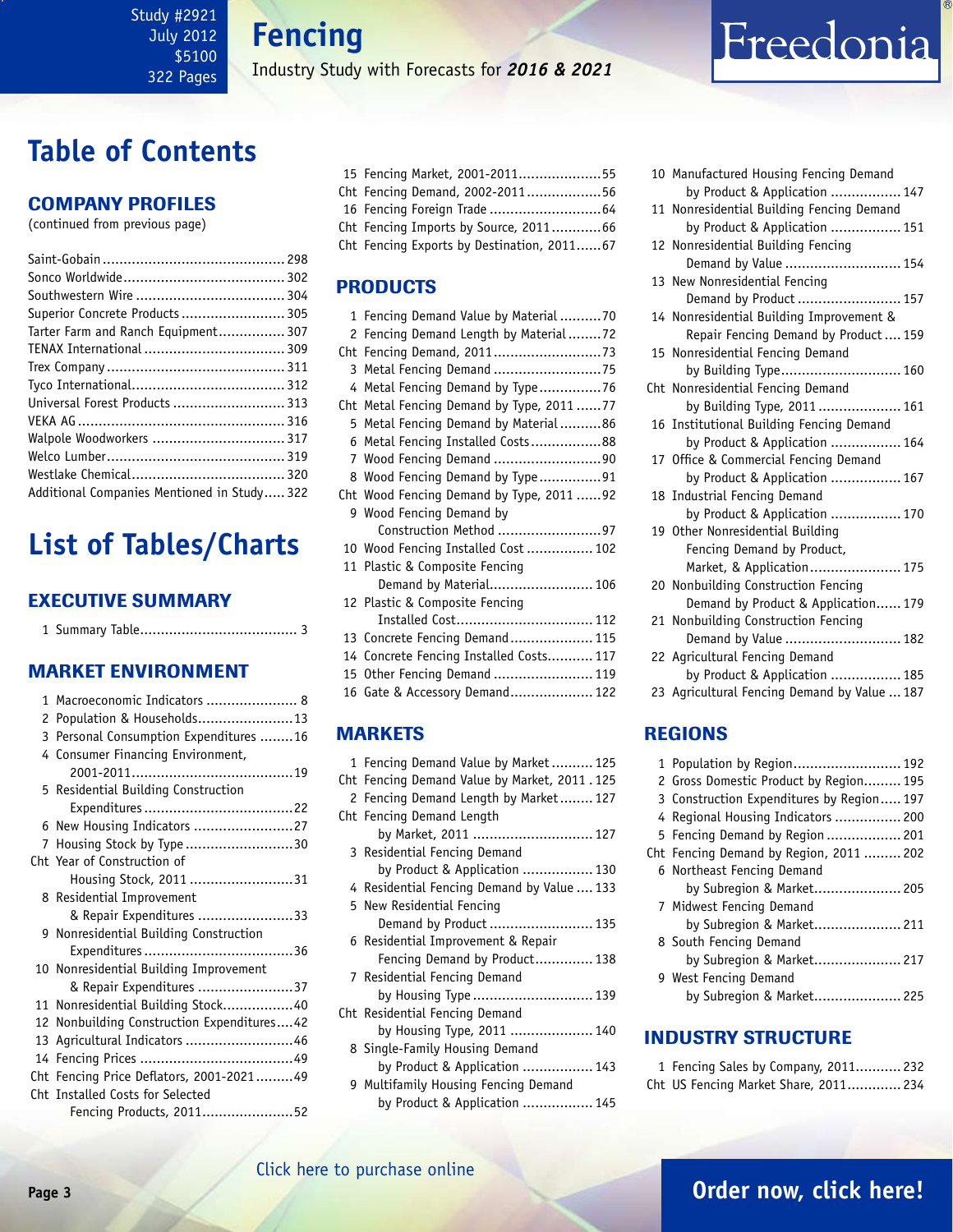<span id="page-3-0"></span>Study #2921 July 2012 \$5100 322 Pages **Fencing** Industry Study with Forecasts for *2016 & 2021*

# Freedonia

*Metal accounted for the largest share of the US fencing market in both dollar value and linear feet in 2011, though plastic and composite materials will post the fastest gains through 2016.*

### **Demand to rise more than 7% yearly through 2016**

US demand for fencing is forecast to rise 7.1 percent per annum to \$8.3 billion in 2016, totaling 835 million linear feet. Growth will be driven by an expected rebound in building construction from a depressed 2011 base. Gains will also be supported by growing installation of highvalue fences, such as ornamental metal and composite fencing. Consumers are turning to these materials based on their aesthetic and performance advantages.

## **Plastic & composite materials to see fastest gains**

Among fencing materials, plastic and composite is forecast to exhibit the most rapid growth in demand through 2016. Plastic and composite fencing materials often resemble natural wood but have minimal maintenance needs and have longer lifespans than wood fencing. Plastic and composite fencing products are also seen as being "green" because they are often made from recycled materials, such as reclaimed plastics and wood scraps.

In 2011, metal fencing accounted for the largest share of the fencing market in both dollar value and linear feet. Chain link fencing is often utilized to mark boundaries and secure properties, while ornamental metal fencing is erected around houses and businesses to form an aesthetically pleasing barrier. Demand for metal fencing will increase in line with the industry average through 2016. High-value ornamental fencing will spur dollar gains. In addition to the re-



bound in housing activity, some business owners will opt for ornamental fencing to serve as an aesthetically pleasing alternative to chain link or wire fencing.

Wood fencing demand will increase at a below average pace through 2016. Wood is mostly used in the residential market because of its low cost and favorable aesthetics. However, demand for wood fencing will face competition from plastic and composite fencing, which require less maintenance than wood.

# **Residential building market to remain dominant**

In 2011, residential buildings accounted for nearly one-half of demand, making it the largest market for fencing. Demand for fencing in residential building construction applications is forecast to rise at an above average pace through 2016, fueled by a rebound in housing completions. Further growth will be supported by the large residential replacement segment, which will benefit from a recovery in improvement and repair spending.

Nonresidential fencing demand will post strong gains through 2016. Increasing nonresidential building construction - particularly in the office and commercial segment -- will drive demand. Fences are often installed around nonresidential structures to provide security barriers and to demarcate property lines.

Copyright 2012 The Freedonia Group, Inc.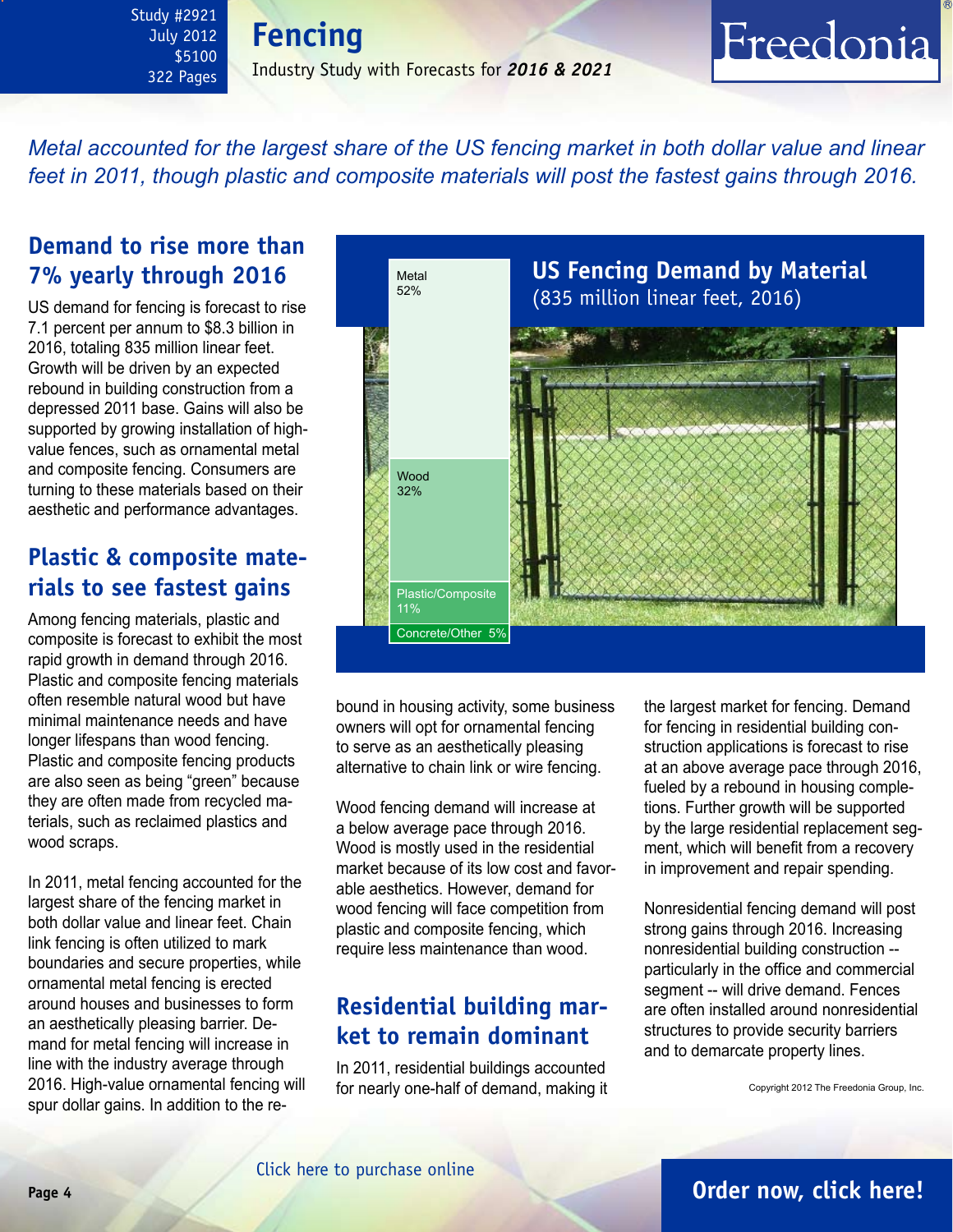#### <span id="page-4-0"></span>Study #2921 July 2012 \$5100 322 Pages

Industry Study with Forecasts for *2016 & 2021*

# **Sample Text, Table & Chart**

# **FENCING DEMAND VALUE BY MATERIAL**

Freedonia

**(million dollars)**

**TABLE III-1**



**markets**

#### **Residential**

**The residential market accounted for 46 percent of fence demanded Wood** The residential market accounted for 46 percent of fenc in terms of length in 2011. This is a smaller share of the market than the concrete historical average, indicative of the low level of residential  $\frac{1}{\text{Other}}$ struction activity in 2011. Demand for fencing in the resider

replacement of fences.



**Fencing**

However, residential fencing demand in 2016 will remain below that of 2006. Many newly built homes will be smaller than those previously constructed and located on smaller-sized lots, in an effort to make them more affordable to potential home buyers. Thus, these homes will require less fencing to demarcate property boundaries. Moreover, many homeowners suffered a severe erosion in their property values as a result of the 2007-2009 recession. Home equity loans are one of the key ways in which home improvement projects are financed. Because of this decline in home values, many homeowners will be unable to take out the necessary loans for such projects as the installation and replacement of fences. This will negatively affect fencing demand in the improvement and repair market going forward.

In 2011, wood fencing accounted for 48 percent of the r market by length. Despite its higher maintenance requirements, words, we have the maintenance requirements, words, we have the maintenance requirements. fencing will remain the leading fencing material by length the However, wood fencing's share of residential demand is exp decline because of competition from plastic, composite, and



## **Page 5 [Order now, click here!](#page-6-0)**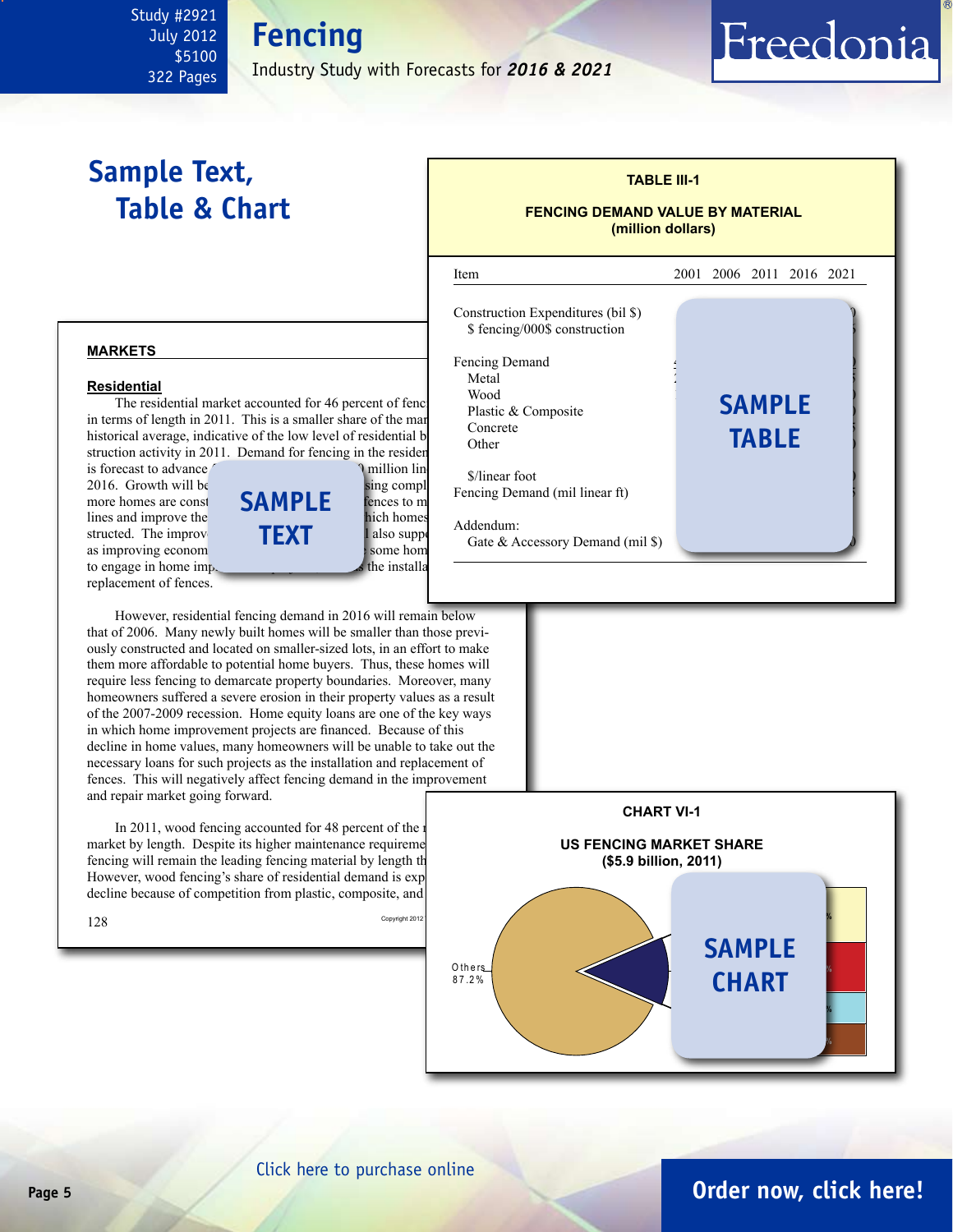<span id="page-5-0"></span>Study #2921 July 2012 \$5100 322 Pages

# **Fencing** Industry Study with Forecasts for *2016 & 2021*

# **Sample Profile, Table & Forecast**

#### **COMPANY PROFILES**

**Builders Fence Company Incorporated** 11040 Randall Street Sun Valley, CA 91352 818-768-5500 http://www.bi

Annual Sales<br>Employment: **SAMP** Employment:

Key Products chain link fen

Builders Fence Company (BFC) is engaged in the production and sale of ornamental iron fencing, gates and security products for the residential, commercial and industrial markets. The privately held company also distributes chain link fencing, vinyl fencing, tools, accessories, and other products. BFC operates facilities in Los Angeles, Fontana, Sacramento, and San Diego, California; and Tacoma, Washington.

**profile**

The Company participates in the US fencing industry primarily through the manufacture and marketing of ornamental iron fencing and gates. BFC's ornamental iron fencing is sold in six main styles: Regal, Aristocrat, Guardian, Modern, Empire, and Napoleon. Each style offers models for light, heavy, and extra-heavy duty residential and commercial uses. Moreover, iron fencing from the Company is available with custom design options for residential applications.

Finish options for BFC ornamental iron fencing include GALVA-GUARD I, GALVA-GUARD II, GALVA-GUARD III, and BFC POLY PRO +. All GALVA-GUARD finishes are used in corrosive environments. The Company's GALVA-GUARD I paint finish comprises galvanized tubing power washed for paint preparation, then coated with

 $263 \,$  Copyright 2012 The Freedonia Group, Inc.

| <b>SOUTH FENCING DEMAND BY SUBREGION &amp; MARKET</b><br>(million dollars) |                |  |               |                     |  |
|----------------------------------------------------------------------------|----------------|--|---------------|---------------------|--|
| Item                                                                       | 2001           |  |               | 2006 2011 2016 2021 |  |
| South Construction (bil 2005\$)<br>linear feet fencing/000\$ construction  | 3 <sup>c</sup> |  |               |                     |  |
| South Fencing Demand (mil ln ft)<br>\$/linear foot                         |                |  |               |                     |  |
| South Fencing Demand<br>By Subregion:                                      |                |  | <b>SAMPLE</b> |                     |  |
| South Atlantic<br><b>East South Central</b>                                |                |  | <b>TABLE</b>  |                     |  |
| <b>West South Central</b>                                                  |                |  |               |                     |  |
| By Market:                                                                 |                |  |               |                     |  |
| Residential                                                                |                |  |               |                     |  |
| Nonresidential Building<br>Nonbuilding                                     |                |  |               |                     |  |
| Agricultural                                                               |                |  |               |                     |  |
| $%$ South                                                                  |                |  |               |                     |  |
| Fencing Demand                                                             |                |  |               |                     |  |

**TABLE V-8**

Freedonia

"Demand for fencing in the nonbuilding construction market is expected to advance 3.6 percent per year to \$290 million in 2016. Growth will be spurred by the increase in transportation and utility construction expenditures. As the region's population increases, more roads and utility connections will need to be built. Fences will often be installed to enhance site security and to improve the safety of roadways. However, the region's increasing population will boost interest in the use of sound barriers, ..." --Section V, pg. 215

# **Page 6 [Order now, click here!](#page-6-0)**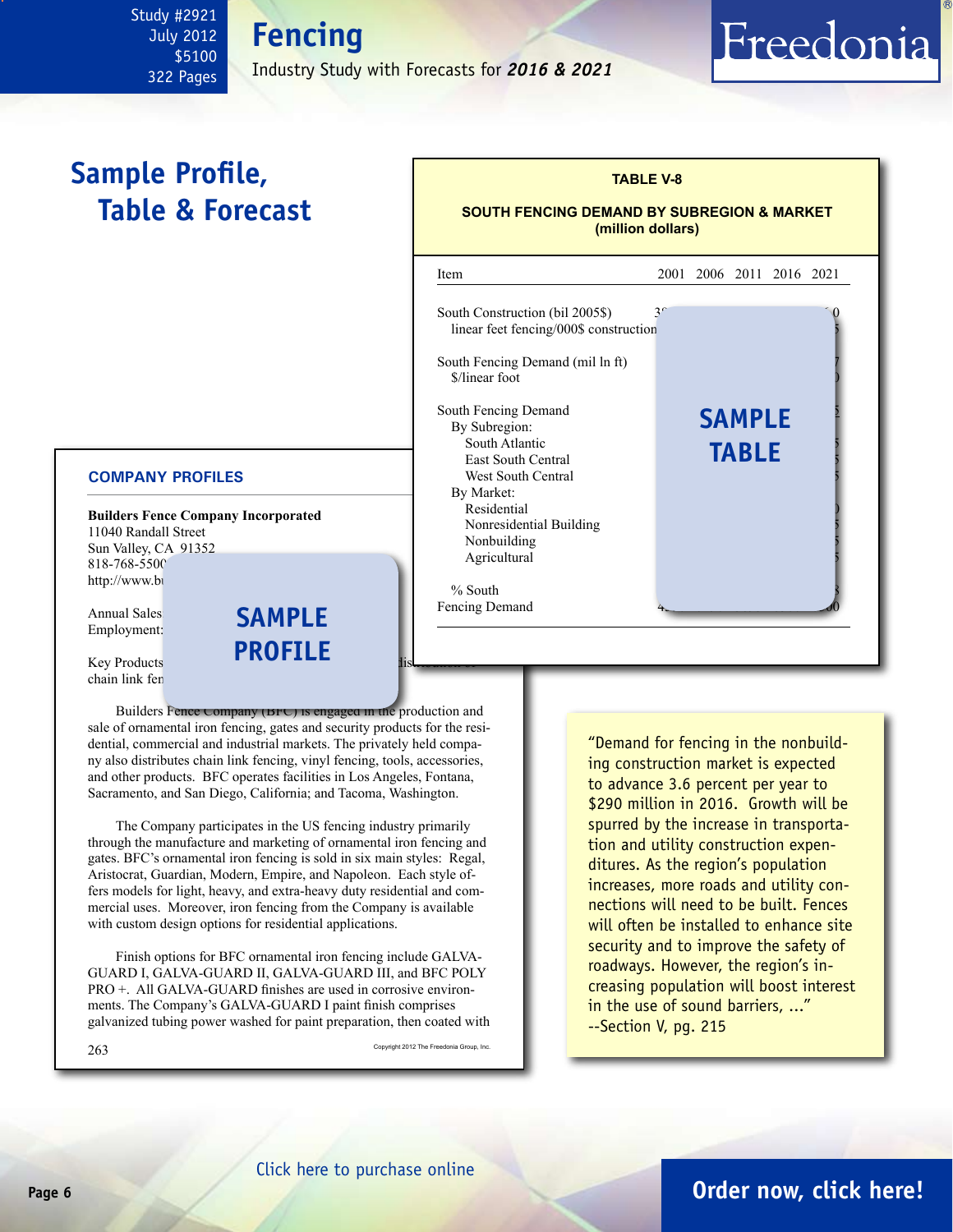# <span id="page-6-0"></span>**ORDER INFORMATION**

**Five Convenient Ways to Order**

INDUSTRY MARKET RESEARCH FOR BUSINESS LEADERS, STRATEGISTS, DECISION MAKERS

# Freedonia

**ONLINE: [www.freedoniagroup.com](http://www.freedoniagroup.com/DocumentDetails.aspx?Referrerid=FM-Bro&StudyID=2921)**

**MAIL: Print out and complete the order form and send to The Freedonia Group (see address at the bottom of this form)**

**PHONE: Call toll free, 800.927.5900 (US) or +1 440.684.9600**

**FAX: +1 440.646.0484 (US)**

**EMAIL: [info@freedoniagroup.com](mailto:info@freedoniagroup.com)**

#### **Free Handling & Shipping**

**There is NO charge for handling or UPS shipping in the US. Expect delivery in 3 to 5 business days. Outside the US, Freedonia provides free airmail service. Express delivery is available at cost.**

#### **Orders Outside of the US**

**Checks must be made payable in US funds, drawn against a US bank and mailed directly to The Freedonia Group. For wire transfers please contact our customer service department at info@ freedoniagroup.com. Credit cards accepted.**

#### **Credit Card Orders**

**For convenience, Freedonia accepts American Express, MasterCard or Visa. Credit card purchases must include account number, expiration date and authorized signature.**

#### **Save 15%**

**If you order three (3) different titles at the same time, you can receive a 15% discount. If your order is accompanied by a check or wire transfer, you may take a 5% cash discount (discounts do not apply to Corporate Use Licenses).**

#### **Corporate Use License**

**Now every decision maker in your organization can act on the key intelligence found in all Freedonia studies. For an additional \$2600, companies receive unlimited use of an electronic version (PDF) of the study. Place it on your intranet, e-mail it to coworkers around the world, or print it as many times as you like,** 

#### [Click here to learn more about](http://www.freedoniagroup.com/pdf/FreedoniaCULBro.pdf)  [the Corporate Use License](http://www.freedoniagroup.com/pdf/FreedoniaCULBro.pdf)

| <b>ORDER FORM</b><br>lf-WEB. 2921                                                                                                                     |                                                                                                                                                                                                                                    |
|-------------------------------------------------------------------------------------------------------------------------------------------------------|------------------------------------------------------------------------------------------------------------------------------------------------------------------------------------------------------------------------------------|
|                                                                                                                                                       |                                                                                                                                                                                                                                    |
|                                                                                                                                                       |                                                                                                                                                                                                                                    |
|                                                                                                                                                       |                                                                                                                                                                                                                                    |
| $+$ \$2600<br>Corporate Use License (add to study price) *                                                                                            | Company <u>example and the company</u> and the company of the company of the company of the company of the company of the company of the company of the company of the company of the company of the company of the company of the |
| Additional Print Copies @ \$600 each *                                                                                                                |                                                                                                                                                                                                                                    |
| Total (including selected option) \$____________                                                                                                      | Division <b>Division Division Division Division Division Division Division Division Division Division Division Division Division Division Division Division Division Division Division Div</b>                                     |
| □ Enclosed is my check (5% discount) drawn on a US bank and payable to<br>The Freedonia Group, Inc., in US funds (Ohio residents add 7.75% sales tax) | Street (No PO Box please)                                                                                                                                                                                                          |
|                                                                                                                                                       |                                                                                                                                                                                                                                    |
| □ Bill my company □ American Express □ MasterCard □ Visa                                                                                              | City/State/Zip                                                                                                                                                                                                                     |
| MМ<br>YY                                                                                                                                              |                                                                                                                                                                                                                                    |
|                                                                                                                                                       |                                                                                                                                                                                                                                    |
| Credit Card #<br><b>Expiration Date</b>                                                                                                               |                                                                                                                                                                                                                                    |
|                                                                                                                                                       |                                                                                                                                                                                                                                    |
|                                                                                                                                                       |                                                                                                                                                                                                                                    |
|                                                                                                                                                       |                                                                                                                                                                                                                                    |

**\* Please check appropriate option and sign below to order an electronic version of the study.**

#### **Corporate Use License Agreement**

**The above captioned study may be stored on the company's intranet or shared directory, available to company employees. Copies of the study may be made, but the undersigned represents that distribution of the study will be limited to employees of the company.**

#### **Individual Use License Agreement**

**The undersigned hereby represents that the above captioned study will be used by only \_\_\_ individual(s) who are employees of the company and that the study will not be loaded on a network for multiple users. In the event that usage of the study changes, the Company will promptly notify Freedonia of such change and will pay to Freedonia the appropriate fee based on Freedonia's standard fee schedule then in effect. Note: Entire company corporate use license, add \$2600; one additional user, add \$600; two additional users, add \$1200; three additional users, add \$1800.**

**Signature Signature**

**The Freedonia Group, Inc. 767 Beta Drive • Cleveland, OH • 44143-2326 • USA • [Web site: www.freedoniagroup.com](http://www.freedoniagroup.com/Home.aspx?ReferrerId=FM-Bro) Tel US: 800.927.5900 or +1 440.684.9600 • Fax: +1 440.646.0484 • [e-mail: info@freedoniagroup.com](mailto:info@freedoniagroup.com)**